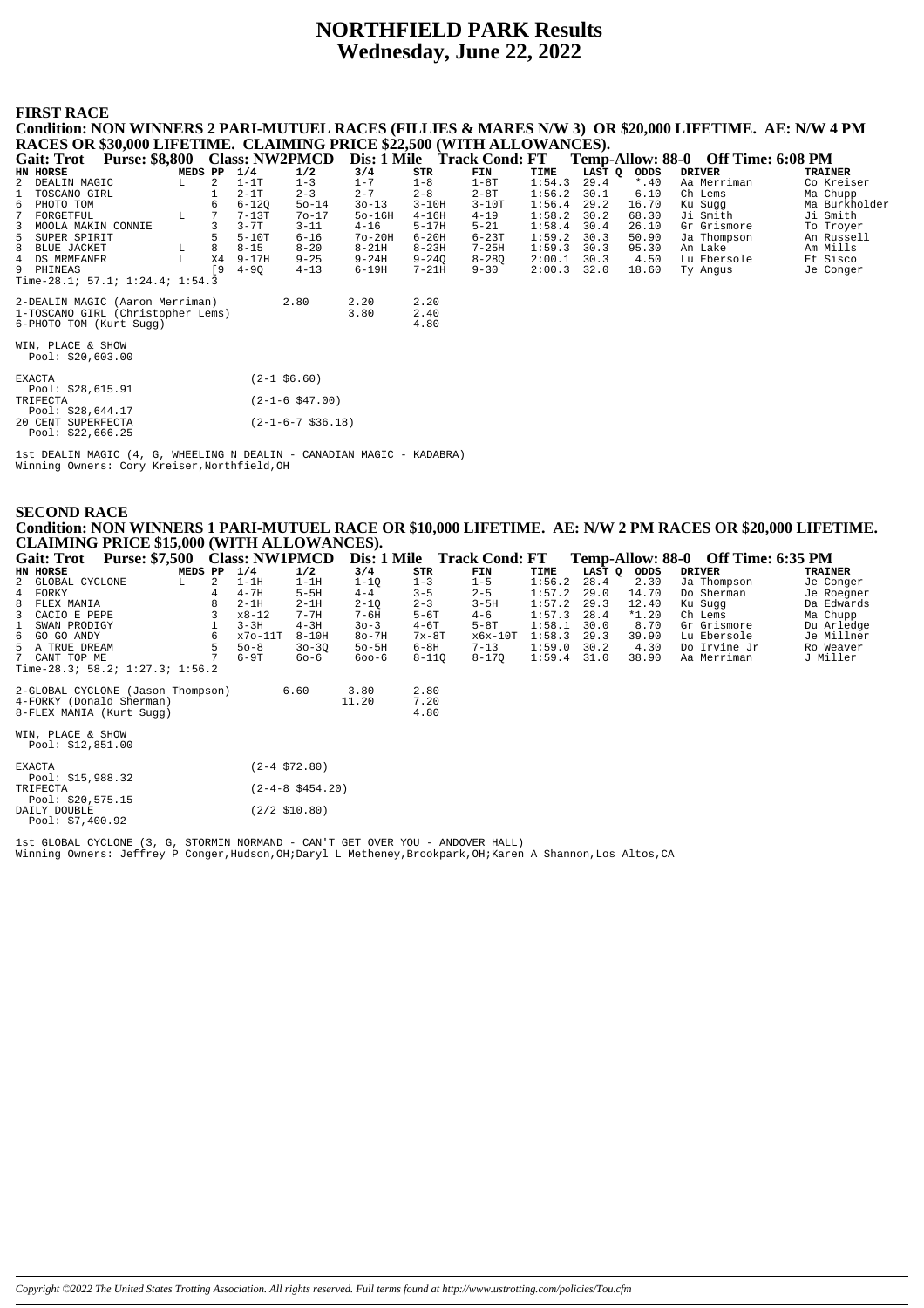#### **THIRD RACE**

Condition: NON WINNERS \$1250 IN LAST 4 STARTS THAT ARE N/W \$10,000 IN 2022. AE: CLAIMING \$6000 (WITH ALLOWANCES) THAT ARE NON WINNERS \$2250 IN LAST 4 STARTS.

| <b>Purse: \$4,000</b><br><b>Gait: Pace</b> |         |    |           |                         | Class: NW1250L4 Dis: 1 Mile Track Cond: FT |         |           |        |        |        | Temp-Allow: 88-0 Off Time: 6:59 PM |                |
|--------------------------------------------|---------|----|-----------|-------------------------|--------------------------------------------|---------|-----------|--------|--------|--------|------------------------------------|----------------|
| HN HORSE                                   | MEDS PP |    | 1/4       | 1/2                     | 3/4                                        | STR     | FIN       | TIME   | LAST Q | ODDS   | <b>DRIVER</b>                      | <b>TRAINER</b> |
| 1 OREN                                     | L       |    | $10-10$   | $1-1H$                  | $1-2H$                                     | $1 - 5$ | $1 - 9$   | 1:54.1 | 29.0   | $*.05$ | Ja Thompson                        | Ja Coffy       |
| BIG GAME HUNTER<br>2                       | г       | 2  | $3 - 30$  | $3 - 3$                 | $3o-2H$                                    | $2 - 5$ | $2 - 9$   | 1:56.0 | 30.2   | 12.10  | Ch Lems                            | Jo Hope        |
| HEARTLAND DESIRE<br>5                      |         | 5  | $6 - 80$  | $6 - 9$                 | $50-6H$                                    | $3 - 8$ | $3-9H$    | 1:56.0 | 29.3   | 33.40  | Ku Sugg                            | Ja Horvath Jr  |
| DANTE SEELSTER<br>6                        | L<br>L  | 6  | $7-9T$    | $7-10T$                 | $60 - 8$                                   | $6-9H$  | $4 - 11H$ | 1:56.2 | 29.3   | 48.80  | Lu Ebersole                        | Ka Tkaczyk     |
| 3<br>WAL FINEST                            |         | 3  | $4-5H$    | $4 - 4T$                | $4-5H$                                     | $5-9H$  | $5 - 12$  | 1:56.3 | 30.2   | 13.00  | Ni Clegg                           | Be Clegg       |
| GRANDROSA<br>4                             |         |    | $2 - 10$  | $2-1H$                  | $2 - 2H$                                   | $4 - 8$ | $6 - 15H$ | 1:57.1 | 31.3   | 40.90  | An Lake                            | In Arriaga     |
| 8<br>SPARTACUS BLUECHIP                    | L       |    | $8 - 110$ | $8 - 14T$               | $8 - 15$                                   | $8-15T$ | $7-20T$   | 1:58.2 | 30.1   | 59.20  | Ry Deaton                          | Tr Jones       |
| 9 GRITS N GRAVY                            | г       | ſ9 | $5-6T$    | $5 - 7T$                | $7 - 11$                                   | $7-15H$ | $8 - 25T$ | 1:59.2 | 32.0   | 17.30  | Ty Angus                           | C Loney        |
| Time-27.4; 56.2; $1:25.1; 1:54.1$          |         |    |           |                         |                                            |         |           |        |        |        |                                    |                |
| 1-OREN (Jason Thompson)                    |         |    |           | 2.10                    | 2.10                                       | 2.10    |           |        |        |        |                                    |                |
| 2-BIG GAME HUNTER (Christopher Lems)       |         |    |           |                         | 4.60                                       | 3.40    |           |        |        |        |                                    |                |
| 5-HEARTLAND DESIRE (Kurt Sugg)             |         |    |           |                         |                                            | 4.20    |           |        |        |        |                                    |                |
| WIN, PLACE & SHOW                          |         |    |           |                         |                                            |         |           |        |        |        |                                    |                |
| Pool: \$13,176.00                          |         |    |           |                         |                                            |         |           |        |        |        |                                    |                |
|                                            |         |    |           |                         |                                            |         |           |        |        |        |                                    |                |
| <b>EXACTA</b>                              |         |    |           | $(1-2 \, \text{S7.80})$ |                                            |         |           |        |        |        |                                    |                |
| Pool: \$17,330.44                          |         |    |           |                         |                                            |         |           |        |        |        |                                    |                |
| TRIFECTA                                   |         |    |           | $(1-2-5$ \$35.20)       |                                            |         |           |        |        |        |                                    |                |
| Pool: $$21,972.35$<br>20 CENT SUPERFECTA   |         |    |           | $(1-2-5-6 \ $20.54)$    |                                            |         |           |        |        |        |                                    |                |
| Pool: \$16,661.17                          |         |    |           |                         |                                            |         |           |        |        |        |                                    |                |
|                                            |         |    |           |                         |                                            |         |           |        |        |        |                                    |                |

lst OREN (6, G, SAGEBRUSH - AVANT ART - ARTISCAPE)<br>Winning Owners: Jamie M Coffy,Bowerston,OH;John M Geaghan Jr,East Canton,OH

Scratched: HUNTER AM (Veterinarian - Sick)

**FOURTH RACE** Condition: NON WINNERS 2 PARI-MUTUEL RACES OR \$20,000 LIFETIME. AE: N/W 4 PM RACES OR \$30,000 LIFETIME. **CLAIMING PRICE \$22,500 (WITH ALLOWANCES).**<br>Coit: Trat. Burge: \$8,800. Class: NW2DMCD. Dis: 1 Mile. Track Cond: ET. Temp-Allow  $00.0$   $\Omega$   $\Omega$ <sup>r</sup> $\Gamma$ <sup>\*</sup>  $7.31 \text{ m}$ 

| Gail: Trou                             |         |                | <b>CIASS: INWZPIVICD</b> |                             | DIS: 1 MIIE |          | <b>Track Cond: FI</b> |        |        |         | <b>Temp-Allow: 88-0 UII Time:</b> /:21 PM |                |
|----------------------------------------|---------|----------------|--------------------------|-----------------------------|-------------|----------|-----------------------|--------|--------|---------|-------------------------------------------|----------------|
| HN HORSE                               | MEDS PP |                | 1/4                      | 1/2                         | 3/4         | STR      | FIN                   | TIME   | LAST Q | ODDS    | <b>DRIVER</b>                             | <b>TRAINER</b> |
| 2 COUNT JOGGING                        |         | $\mathfrak{D}$ | $2 - 2$                  | $2 - 2Q$                    | $2 - 1Q$    | $3 - 2$  | $1 - 1$               | 1:57.0 | 30.4   | 16.40   | Ku Sugg                                   | Mi Wollam      |
| 6 COWBOY CHARLIE                       | L       | 6              | $1 - 2$                  | $1 - 2Q$                    | $1-1Q$      | $1 - 2$  | $2 - 1$               | 1:57.1 | 31.1   | $*$ .50 | Aa Merriman                               | Co Kreiser     |
| 4 ANASTASIA NERO                       |         |                | $4 - 7Q$                 | $4 - 6Q$                    | $30 - 10$   | $2 - 2$  | $3 - 2$               | 1:57.2 | 31.1   | 2.60    | Ry Stahl                                  | Je Conger      |
| OVER SIX                               |         |                | $8 - 16$                 | $8 - 14T$                   | 70-7T       | $5-3H$   | $4-2H$                | 1:57.2 | 29.4   | 21.90   | Ja Thompson                               | La Ferrari     |
| 3 CLIFFS OF MOHER                      | L       | 3              | $3 - 4T$                 | $3-4T$                      | $4-1T$      | $4-3H$   | $5-4T$                | 1:58.0 | 31.3   | 8.90    | Gr Grismore                               | Sa Schillaci   |
| 5 VEL JESSE                            |         | 5.             | $7 - 13H$                | $70-13T$                    | $6 - 70$    | $7 - 5T$ | $6 - 50$              | 1:58.0 | 30.3   | 20.30   | Lu Ebersole                               | Me Schmucker   |
| 9 BLACK SEVEN                          |         | <b>19</b>      | $5-8T$                   | $5 - 80$                    | $5-5T$      | $6-5H$   | $7 - 7$               | 1:58.2 | 31.1   | 27.60   | Ch Lems                                   | Ma Chupp       |
| 1 UNCLE VICTORY                        |         |                | $6-11T$                  | 6-110                       | $8 - 11Q$   | $8-9T$   | $8 - 11Q$             | 1:59.1 | 31.0   | 43.70   | La Harmon                                 | Je Arendash    |
| Time-28.1; 57.0; 1:26.0; 1:57.0        |         |                |                          |                             |             |          |                       |        |        |         |                                           |                |
| 2-COUNT JOGGING (Kurt Sugg)            |         |                |                          | 34.80                       | 8.00        | 3.60     |                       |        |        |         |                                           |                |
| 6-COWBOY CHARLIE (Aaron Merriman)      |         |                |                          |                             | 2.20        | 2.10     |                       |        |        |         |                                           |                |
| 4-ANASTASIA NERO (Ryan Stahl)          |         |                |                          |                             |             | 2.10     |                       |        |        |         |                                           |                |
| WIN, PLACE & SHOW<br>Pool: \$9,081.00  |         |                |                          |                             |             |          |                       |        |        |         |                                           |                |
| <b>EXACTA</b><br>Pool: \$11,238.57     |         |                |                          | $(2 - 6 \ $56.40)$          |             |          |                       |        |        |         |                                           |                |
| TRIFECTA<br>Pool: $$14,338.03$         |         |                |                          | $(2 - 6 - 4 \ $166.20)$     |             |          |                       |        |        |         |                                           |                |
| 20 CENT SUPERFECTA<br>Pool: \$9.775.56 |         |                |                          | $(2-6-4-7 \text{ } $91.58)$ |             |          |                       |        |        |         |                                           |                |

lst COUNT JOGGING (3, G, FULL COUNT - JOGGING HOME - TOM RIDGE)<br>Winning Owners: Julie Ann & Dale A Sweet, Akron, OH; Martin E Wollam, Brookfield, OH

Scratched: REDEMPTOR (Veterinarian - Sick)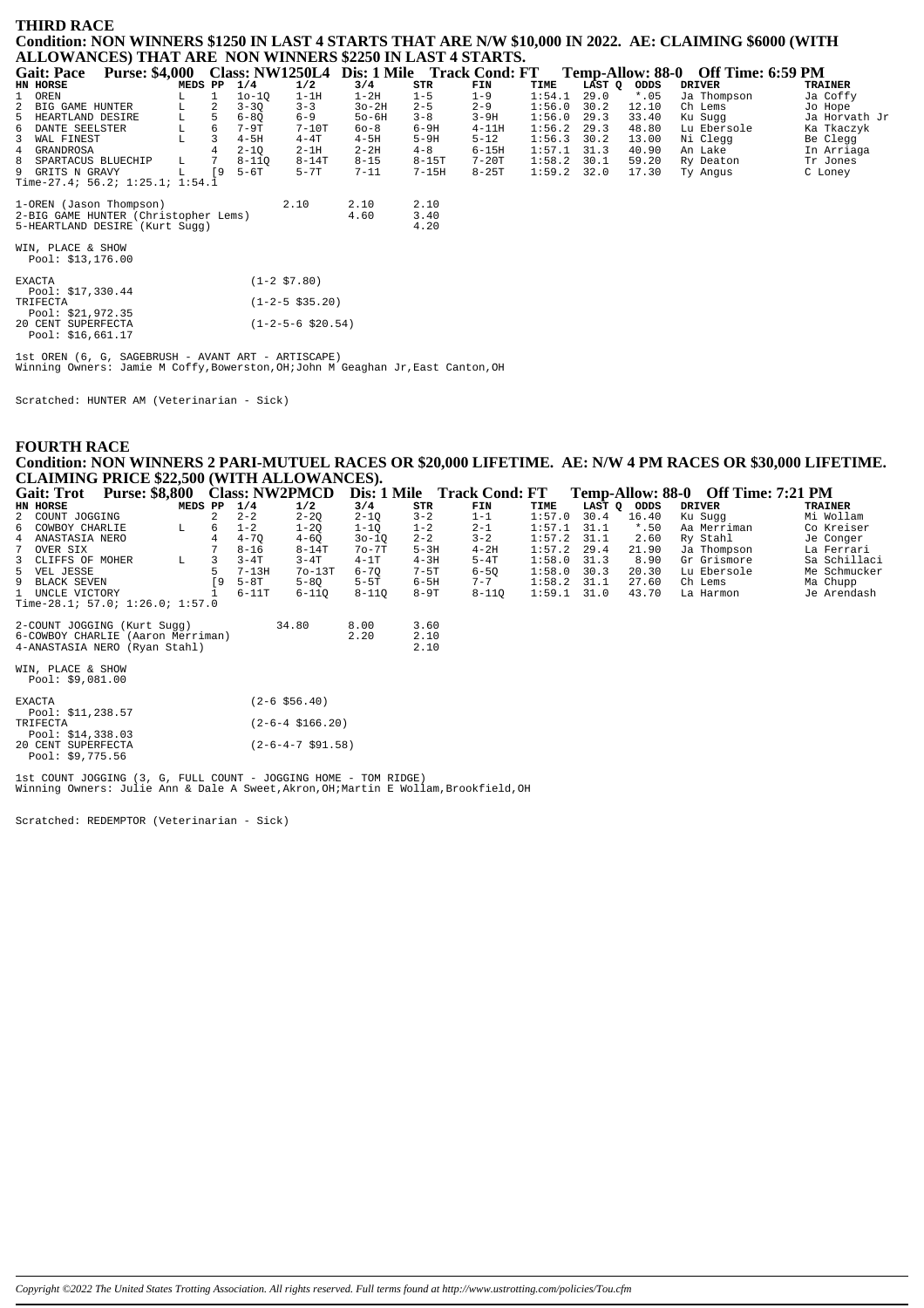| <b>FIFTH RACE</b>                                                                             |         |          |                                     |            |          |                                              |        |        |         |                                    |                |
|-----------------------------------------------------------------------------------------------|---------|----------|-------------------------------------|------------|----------|----------------------------------------------|--------|--------|---------|------------------------------------|----------------|
| Condition: NON WINNERS 1 PARI-MUTUEL RACE OR \$10,000 LIFETIME. CLAIMING PRICE \$10,000 (WITH |         |          |                                     |            |          |                                              |        |        |         |                                    |                |
| <b>ALLOWANCES).</b>                                                                           |         |          |                                     |            |          |                                              |        |        |         |                                    |                |
| <b>Gait: Pace</b><br><b>Purse: \$4,000</b>                                                    |         |          |                                     |            |          | Class: 10000CLNW1 Dis: 1 Mile Track Cond: FT |        |        |         | Temp-Allow: 88-0 Off Time: 7:44 PM |                |
| HN HORSE                                                                                      | MEDS PP | 1/4      | 1/2                                 | 3/4        | STR      | FIN                                          | TIME   | LAST Q | ODDS    | <b>DRIVER</b>                      | <b>TRAINER</b> |
| 8 MIKI FLIER                                                                                  |         | $3 - 3T$ | $30 - 20$                           | 20-H       | $2-NS$   | $1-H$                                        | 1:57.2 | 29.2   | 2.10    | Ry Stahl                           | Am Mills       |
| 5 DREAMINABOUTYOU                                                                             |         | $6-9T$   | $60-5T$                             | $400 - 20$ | $3-Q$    | $2-H$                                        | 1:57.2 | 29.0   | 2.50    | Ja Thompson                        | Ti Driver      |
| 7 DEALMETHATAGAIN<br>L                                                                        | 6       | $1-1T$   | $1 - 2$                             | $1-H$      | $1 - NS$ | $3 - 3$                                      | 1:58.0 | 30.0   | 57.00   | Ni Clegg                           | C Loney        |
| 3 BEARCREEKDIESEL                                                                             |         | $2-1T$   | $2 - 2$                             | $3-1T$     | $4 - 2$  | $4-5H$                                       | 1:58.2 | 30.0   | 17.30   | Ch Lems                            | Ja Day         |
| 6 CALDWELL QUEEN                                                                              |         | $7 - 11$ | $7 - 7T$                            | $60 - 4$   | $5-3T$   | $5-6H$                                       | 1:58.3 | 29.4   | 58.10   | Lu Ebersole                        | Et Sisco       |
| 2 R B G                                                                                       |         | $4-6H$   | $5 - 50$                            | $7-4T$     | $7 - 3T$ | $6 - 7H$                                     | 1:58.4 | 29.4   | 13.70   | Ku Sugg                            | St Main        |
| 1 CHIPS PERFECT ROCK                                                                          |         | $8-12H$  | $8-10T$                             | $8 - 80$   | $8-6T$   | $7 - 90$                                     | 1:59.1 | 29.3   | 13.00   | Pa Beeler                          | Ba Robertson   |
| 9 SPORTYTINO                                                                                  | 19      | $5 - 8$  | $40-3T$                             | $50-2T$    | $6 - 3T$ | $8 - 11$                                     | 1:59.3 | 31.0   | $*1.50$ | Aa Merriman                        | Je Schmucker   |
| Time-28.3; 58.2; $1:28.0; 1:57.2$                                                             |         |          |                                     |            |          |                                              |        |        |         |                                    |                |
| 8-MIKI FLIER (Ryan Stahl)                                                                     |         |          | 6.20                                | 3.00       | 2.80     |                                              |        |        |         |                                    |                |
| 5-DREAMINABOUTYOU (Jason Thompson)                                                            |         |          |                                     | 4.20       | 2.60     |                                              |        |        |         |                                    |                |
| 7-DEALMETHATAGAIN (Nick Clegg)                                                                |         |          |                                     |            | 21.80    |                                              |        |        |         |                                    |                |
| WIN, PLACE & SHOW<br>Pool: \$15,331.00                                                        |         |          |                                     |            |          |                                              |        |        |         |                                    |                |
|                                                                                               |         |          |                                     |            |          |                                              |        |        |         |                                    |                |
| <b>EXACTA</b><br>Pool: \$14,175.00                                                            |         |          | $(8-5 \; $20.20)$                   |            |          |                                              |        |        |         |                                    |                |
| TRIFECTA<br>Pool: \$17,132.32                                                                 |         |          | $(8-5-7 \; $204.60)$                |            |          |                                              |        |        |         |                                    |                |
| 20 CENT SUPERFECTA                                                                            |         |          | $(8-5-7-3 \text{ } $128.64)$        |            |          |                                              |        |        |         |                                    |                |
| Pool: \$11,836.38<br>PICK FOUR-Pick 4<br>$\sim$ $\sim$ $\sim$ $\sim$ $\sim$ $\sim$ $\sim$     |         |          | $(2/1,7/2/8$ \$1 (4 OF 4) \$412.60) |            |          |                                              |        |        |         |                                    |                |

1st MIKI FLIER (3, G, ALWAYS B MIKI - DRAGON FLIER K - DRAGON AGAIN)<br>Winning Owners: 4 Aces Racing Stable, Sullivan, OH

Scratched: LADY (Veterinarian - Sick)

Pool: \$9,965.86

**SIXTH RACE** 

## Condition: 2 YEAR OLDS NON WINNERS 1 PARI-MUTUEL RACE OR \$10,000 LIFETIME.

| <b>Gait: Pace</b>                      | <b>Purse: \$7,500</b>                |                | <b>Class: 2YR NW1</b> |                   | Dis: 1 Mile Track Cond: FT      |           |          |        |        | <b>Temp-Allow: 88-0</b> | <b>Off Time: 8:05 PM</b> |                |
|----------------------------------------|--------------------------------------|----------------|-----------------------|-------------------|---------------------------------|-----------|----------|--------|--------|-------------------------|--------------------------|----------------|
| HN HORSE                               |                                      | MEDS PP        | 1/4                   | 1/2               | 3/4                             | STR       | FIN      | TIME   | LAST O | ODDS                    | <b>DRIVER</b>            | <b>TRAINER</b> |
| 2 BARLEY MISCHIEVOUS                   |                                      | $\overline{a}$ | $3-2H$                | $3o-2H$           | $10-1$                          | $1-2H$    | $1-2Q$   | 1:56.0 | 28.1   | 5.10                    | Ku Sugg                  | Da Fuchs       |
| ALFRED HANOVER                         |                                      |                | $1 - 1$               | $1-1H$            | $2 - 1$                         | $2 - 2H$  | $2 - 20$ | 1:56.2 | 28.2   | 1.50                    | Aa Merriman              | Ro Burke       |
| 3 VICTOR CRUISE                        |                                      |                | $20 - 1$              | $2-1H$            | $3-2T$                          | $4-6H$    | $3 - 50$ | 1:57.0 | 28.3   | $*1.00$                 | Ry Stahl                 | Ja McGinnis    |
| 6 MASTER CONFECTION                    |                                      | 6              | $7 - 14H$             | $50-4H$           | $40 - 3$                        | $3 - 4H$  | $4-5T$   | 1:57.1 | 28.4   | 49.70                   | Ch Lems                  | B Umholtz      |
| 5 MOMMA BEAR                           |                                      |                | $6 - 130$             | $6 - 6$           | $6 - 6H$                        | $6ip-7T$  | $5 - 8$  | 1:57.3 | 28.3   | 19.20                   | Lu Ebersole              | Je Ebersole    |
| 8 REAL FEAR                            |                                      |                | $4 - 4$               | $4 - 4$           | $5-4H$                          | $5 - 7H$  | $x6x-8H$ | 1:57.3 | 29.0   | 20.00                   | An Macdonald             | Ja McGinnis    |
| 4 WILLYS BOY REX                       |                                      |                | $5 - 12$              | $7 - 8H$          | $7 - 16H$                       | $7 - 22T$ | $7-28T$  | 2:01.4 | 30.4   | 41.80                   | Ni Clegg                 | Be Clegg       |
| 7 HAPPIERDAYSRCOMIN                    |                                      |                | $8 - 15$              | $8-9T$            | $80-18H$                        | $8 - 27T$ | $8 - 36$ | 2:03.1 | 31.4   | 31.10                   | Hu Myers                 | Sa Schillaci   |
|                                        | Time-28.4; 59.4; $1:27.4$ ; $1:56.0$ |                |                       |                   |                                 |           |          |        |        |                         |                          |                |
|                                        | 2-BARLEY MISCHIEVOUS (Kurt Sugg)     |                |                       | 12.20             | 4.00                            | 2.10      |          |        |        |                         |                          |                |
|                                        | 1-ALFRED HANOVER (Aaron Merriman)    |                |                       |                   | 3.00                            | 2.10      |          |        |        |                         |                          |                |
|                                        | 3-VICTOR CRUISE (Ryan Stahl)         |                |                       |                   |                                 | 2.10      |          |        |        |                         |                          |                |
| <b>EXACTA</b><br>Pool: $$22,516.58$    |                                      |                |                       | (2-1 \$29.80)     |                                 |           |          |        |        |                         |                          |                |
| TRIFECTA<br>Pool: \$30,929.20          |                                      |                |                       | $(2-1-3$ \$57.40) |                                 |           |          |        |        |                         |                          |                |
| PICK THREE-Pick 3<br>Pool: $$4,442.22$ |                                      |                |                       |                   | $(2/8/6$ \$1 (3 OF 3) \$193.60) |           |          |        |        |                         |                          |                |

1st BARLEY MISCHIEVOUS (2, G, CHARLEY BARLEY - ANNAKATE - DRAGON AGAIN)<br>Winning Owners: Catherine E Fuchs, Canton, OH

## **SEVENTH RACE**

Condition: FILLIES & MARES NON WINNERS 1 PARI-MUTUEL RACE OR \$10,000 LIFETIME. AE: N/W 2 PM RACES OR \$20,000 LIFETIME. CLAIMING PRICE \$15,000 (WITH ALLOWANCES).  $\mathbf{A}$  $\sim 000$   $\Omega$  of  $\Gamma$ :  $0.21 \text{ } \text{DM}$ 

| Gait: Pace           |                                         | <b>Purse: \$7,500</b><br>Class: FMNWIPMCD Dis: 1 Mile |     |           |           |           | Track Cond: FT |                        | Temp-Allow: 88-0 Off Time: 8:31 PM |        |         |               |                 |  |
|----------------------|-----------------------------------------|-------------------------------------------------------|-----|-----------|-----------|-----------|----------------|------------------------|------------------------------------|--------|---------|---------------|-----------------|--|
| HN HORSE             |                                         | MEDS PP                                               |     | 1/4       | 1/2       | 3/4       | STR            | FIN                    | TIME                               | LAST Q | ODDS    | <b>DRIVER</b> | <b>TRAINER</b>  |  |
| 5 TAKES THE ROCK     |                                         |                                                       |     | $1-1T$    | $1-1T$    | $1 - 2$   | $1 - 3$        | $1-3T$                 | 1:56.2                             | 28.4   | $*$ .10 | Aa Merriman   | Bi Rhoades      |  |
| 2 ADELIA HANOVER     |                                         |                                                       |     | $2-1T$    | $2-1T$    | $2 - 2$   | $2 - 3$        | $2 - 3T$               | 1:57.1                             | 29.1   | 13.80   | Ju Irvine     | Ro Krenitsky Jr |  |
| SCRAPPY LIL NOBODY   |                                         |                                                       |     | $3 - 30$  | $3 - 3H$  | $3 - 30$  | $3 - 6$        | $3 - 7H$               | 1:57.4                             | 29.3   | 38.90   | Ch Lems       | In Arriaga      |  |
| 7 WESTERNMOTION      |                                         |                                                       |     | $6 - 7T$  | $6 - 8$   | $5 - 50$  | $4 - 8T$       | $4-10T$                | 1:58.3                             | 30.0   | 50.80   | Ku Sugg       | Is Shrake       |  |
| 9 ARTOFFICIALSWEETNR |                                         |                                                       | ſ9. | $7 - 90$  | $70 - 10$ | $60 - 6$  | $7 - 12$       | $5 - 130$              | 1:59.0                             | 30.1   | 55.10   | Ry Stahl      | Da Corfman      |  |
| 6 WIGGLE ROOM        |                                         |                                                       | 6   | $4-5T$    | $5 - 6$   | $40 - 40$ | $5 - 10$       | $i7p6-16T$ 1:59.4 31.2 |                                    |        | 18.40   | Hu Myers      | Jo Hochstetler  |  |
| 8 TOODLE'S POWER     |                                         |                                                       | 8   | $8-10T$   | $8 - 10H$ | $7 - 7$   | $6 - 10$       | x6p7-16H 1:59.3        |                                    | 30.3   | 111.10  | An Lake       | Ja Horvath Jr   |  |
| 4 MORNING MIRACLE    |                                         |                                                       |     | X4X 9-12T | $9 - 15H$ | $9 - 12$  | $8 - 17$       | $8-19H$                | 2:00.1                             | 30.1   | 8.00    | Ke Kash Jr    | La Clabaugh     |  |
| 3 ST LADS NAOMI      |                                         | L                                                     |     | X3X 50-6H | $4x0-4$   | $80 - 12$ | $9 - 20$       | $9 - 29H$              | 2:02.1                             | 32.1   | 64.20   | Ti Deaton     | We Cox          |  |
|                      | Time-28.4; 58.3; 1:27.3; 1:56.2         |                                                       |     |           |           |           |                |                        |                                    |        |         |               |                 |  |
|                      | 5-TAKES THE ROCK (Aaron Merriman)       |                                                       |     |           | 2.20      | 2.10      | 2.10           |                        |                                    |        |         |               |                 |  |
|                      | 2-ADELIA HANOVER (Justin Irvine)        |                                                       |     |           |           | 4.80      | 3.20           |                        |                                    |        |         |               |                 |  |
|                      | 1-SCRAPPY LIL NOBODY (Christopher Lems) |                                                       |     |           |           |           | 3.80           |                        |                                    |        |         |               |                 |  |
| WIN, PLACE & SHOW    |                                         |                                                       |     |           |           |           |                |                        |                                    |        |         |               |                 |  |

| Pool: \$17,790.00 |  |
|-------------------|--|
|-------------------|--|

| <b>EXACTA</b>      | $(5-2 \; $10.80)$    |
|--------------------|----------------------|
| Pool: $$20,118.00$ |                      |
| TRIFECTA           | $(5-2-1$ \$59.80)    |
| Pool: $$24.231.49$ |                      |
| 20 CENT SUPERFECTA | $(5-2-1-7 \ $41.88)$ |
| Pool: \$17,971.99  |                      |

lst TAKES THE ROCK (3, F, PET ROCK - CAMPHOR HANOVER - ISLAND FANTASY)<br>Winning Owners: Vip Internet Stable LLC, Piscataway, NJ;Leah R Rhoades, Clarksville, PA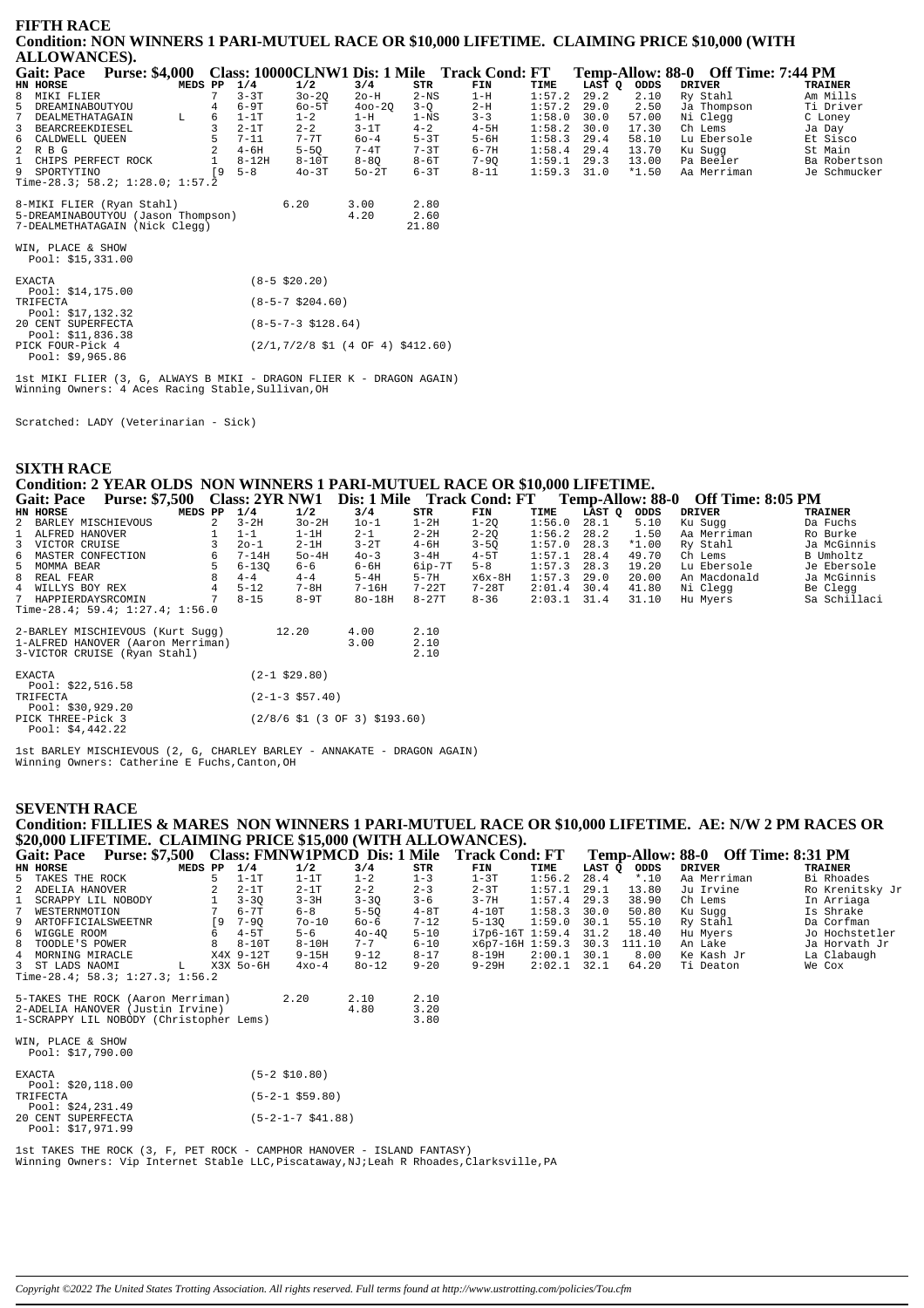| <b>EIGHTH RACE</b><br>Condition: 2 YEAR OLDS NON WINNERS 1 PARI-MUTUEL RACE OR \$10,000 LIFETIME.    |   |                       |                         |                            |                      |           |        |        |                         |                   |                |
|------------------------------------------------------------------------------------------------------|---|-----------------------|-------------------------|----------------------------|----------------------|-----------|--------|--------|-------------------------|-------------------|----------------|
| <b>Purse: \$7,500</b><br><b>Gait: Trot</b>                                                           |   | <b>Class: 2YR NW1</b> |                         | Dis: 1 Mile Track Cond: FT |                      |           |        |        | <b>Temp-Allow: 88-0</b> | Off Time: 8:52 PM |                |
| HN HORSE<br>MEDS PP                                                                                  |   | 1/4                   | 1/2                     | 3/4                        | STR                  | FIN       | TIME   | LAST Q | ODDS                    | <b>DRIVER</b>     | <b>TRAINER</b> |
| GOTTA BE CRUISIN<br>6                                                                                | 6 | $1-1H$                | $1-1T$                  | $1-1Q$                     | $1-1T$               | $1-1H$    | 1:59.2 | 28.4   | 1.70                    | Ch Lems           | Ma Chupp       |
| WHAT A MISSION                                                                                       |   | $2-1H$                | $2 - 1T$                | $3 - 2Q$                   | $3-1T$               | $2-1H$    | 1:59.3 | 28.3   | 39.20                   | Ju Irvine         | Ja McGinnis    |
| 3<br>MARI                                                                                            |   | $3 - 3$               | $3 - 3T$                | $20 - 1Q$                  | $2-1T$               | $3 - 3H$  | 2:00.0 | 29.1   | 7.20                    | Aa Merriman       | Ja Shaw        |
| 7<br>HANDSOME HANK                                                                                   |   | $60 - 70$             | $6 - 80$                | $600 - 5T$                 | $4 - 4T$             | $4-6T$    | 2:00.4 | 29.0   | 32.60                   | Ku Sugg           | Ma Chupp       |
| 5<br>MAGICAL TOM                                                                                     | 5 | $5-5T$                | $5 - 7$                 | $40-4T$                    | $5-4T$               | $5-9Q$    | 2:01.1 | 29.3   | $*1.30$                 | An Macdonald      | Ja McGinnis    |
| OH GEORGE<br>4                                                                                       | 4 | $4-4H$                | $4-5T$                  | $5-5T$                     | $6 - 8Q$             | $6 - 16Q$ | 2:02.3 | 30.4   | 24.50                   | Ry Stahl          | No Robbins     |
| 8<br>GLOBAL DREAM                                                                                    | 8 | $7 - 90$              | $7 - 100$               | $7-13T$                    | $7 - 140$            | $7 - 20$  | 2:03.2 | 30.0   | 45.80                   | Do Irvine Jr      | Ro Weaver      |
| 2 FREEBORN<br>Time-29.3; $1:01.1; 1:30.3; 1:59.2$                                                    |   | $x8-19Q$              | $8 - 170$               | $8 - 16Q$                  | $8 - 16Q$            | $8-20H$   | 2:03.2 | 29.3   | 4.10                    | Hu Myers          | Je Miller      |
| 6-GOTTA BE CRUISIN (Christopher Lems)<br>1-WHAT A MISSION (Justin Irvine)<br>3-MARI (Aaron Merriman) |   |                       | 5.40                    | 3.40<br>28.60              | 2.60<br>9.80<br>3.80 |           |        |        |                         |                   |                |
| WIN, PLACE & SHOW<br>Pool: \$18,570.00                                                               |   |                       |                         |                            |                      |           |        |        |                         |                   |                |
| <b>EXACTA</b><br>Pool: \$23,782.58                                                                   |   |                       | $(6-1$ \$118.60)        |                            |                      |           |        |        |                         |                   |                |
| TRIFECTA<br>Pool: \$21,734.04                                                                        |   |                       | $(6-1-3 \; $953.80)$    |                            |                      |           |        |        |                         |                   |                |
| 20 CENT SUPERFECTA<br>Pool: \$13,026.90                                                              |   |                       | $(6-1-3-7 \ $1,185.86)$ |                            |                      |           |        |        |                         |                   |                |

1st GOTTA BE CRUISIN (2, G, DONTYOUFORGETIT - KRIS'S LEGACY - ILOOKLIKEMYMOM) Winning Owners: Northwind Farm,Fredericksburg,OH;Mr Timothy D Yutzy Jr,Millersburg,OH

## **NINTH RACE Condition: NON WINNERS 7 PARI-MUTUEL RACES OR \$40,000 LIFETIME. CLAIMING PRICE \$30,000 (WITH ALLOWANCES).**

|   | <b>Gait: Trot</b>                       | <b>Purse: \$9,800</b>                |         |     |           |                     |           |          | Class: 30000CLNW7 Dis: 1 Mile Track Cond: FT |        |        |         | Temp-Allow: 88-0 Off Time: 9:17 PM |                |
|---|-----------------------------------------|--------------------------------------|---------|-----|-----------|---------------------|-----------|----------|----------------------------------------------|--------|--------|---------|------------------------------------|----------------|
|   | HN HORSE                                |                                      | MEDS PP |     | 1/4       | 1/2                 | 3/4       | STR      | FIN                                          | TIME   | LAST Q | ODDS    | <b>DRIVER</b>                      | <b>TRAINER</b> |
|   | BACARDI                                 |                                      | L       |     | $1-1H$    | $1-1T$              | $1 - 10$  | $1 - 2$  | $1 - 1$                                      | 1:56.1 | 29.2   | $*$ .10 | Aa Merriman                        | Sa Schillaci   |
| 9 | LIZBETH                                 |                                      |         | [ 9 | $2-1H$    | $2-1T$              | $2 - 1Q$  | $2 - 2$  | $2 - 1$                                      | 1:56.2 | 29.2   | 13.50   | Do Irvine Jr                       | Cr Hershberger |
|   | BENS BUCKEYE                            |                                      |         |     | $3 - 3$   | $3 - 3Q$            | $4-2H$    | $4 - 30$ | $3-1H$                                       | 1:56.2 | 29.1   | 19.10   | Ja Thompson                        | Ro Eidens      |
| 4 | BEST TIME HANOVER                       |                                      | L       | 4   | $5-5T$    | $5 - 6$             | $30-1T$   | $3 - 3$  | $4-3H$                                       | 1:56.4 | 29.3   | 28.80   | Ry Stahl                           | Jo Oliverio    |
| 3 | LOUS FLASHY DANCER                      |                                      | L.      |     | $4 - 40$  | $4 - 4T$            | $5-3T$    | $5-5H$   | $5-4T$                                       | 1:57.1 | 29.3   | 39.50   | Ku Suqq                            | Ed Miller      |
| 8 | JOHNNY BOY                              |                                      |         |     | $9 - 12$  | $9 - 11T$           | $9 - 6H$  | $9 - 8T$ | $6-5T$                                       | 1:57.2 | 29.2   | 16.70   | Hu Myers                           | J Miller       |
| 5 | MADDYS LEADING MAN                      |                                      | L       |     | $6 - 70$  | $6 - 7H$            | $60-3T$   | $6 - 6H$ | 7-6H                                         | 1:57.2 | 29.4   | 12.90   | Ch Lems                            | Ma Chupp       |
|   | VALENTINE KIDD                          |                                      | L       | 7   | $8 - 10H$ | $8-9T$              | $7 - 50$  | $8 - 8$  | $8 - 80$                                     | 1:57.4 | 30.0   | 41.90   | Lu Ebersole                        | Lu Ebersole    |
|   | 6 FIREWORKS FLASH                       |                                      |         | 6   | $7 - 90$  | $7o-8H$             | $80 - 50$ | $7 - 8$  | $9 - 8H$                                     | 1:57.4 | 30.0   | 24.20   | Ry Deaton                          | Je Millner     |
|   |                                         | Time-28.3; 57.4; $1:26.4$ ; $1:56.1$ |         |     |           |                     |           |          |                                              |        |        |         |                                    |                |
|   |                                         | 1-BACARDI (Aaron Merriman)           |         |     |           | 2.20                | 2.10      | 2.10     |                                              |        |        |         |                                    |                |
|   |                                         | 9-LIZBETH (Donald Irvine Jr)         |         |     |           |                     | 4.00      | 4.00     |                                              |        |        |         |                                    |                |
|   |                                         | 2-BENS BUCKEYE (Jason Thompson)      |         |     |           |                     |           | 2.80     |                                              |        |        |         |                                    |                |
|   | WIN, PLACE & SHOW<br>Pool: $$15,183.00$ |                                      |         |     |           |                     |           |          |                                              |        |        |         |                                    |                |
|   | <b>EXACTA</b><br>Pool: $$22,724.00$     |                                      |         |     |           | $(1-9 \; $12.60)$   |           |          |                                              |        |        |         |                                    |                |
|   | TRIFECTA                                |                                      |         |     |           | $(1-9-2 \; $53.20)$ |           |          |                                              |        |        |         |                                    |                |

Pool: \$26,863.00 20 CENT SUPERFECTA (1-9-2-4 \$28.74) Pool: \$20,309.00

1st BACARDI (4, G, SOUTHWIND FRANK - STRAWBERRY WINE - KADABRA) Winning Owners: Super Mile LLC,Blasdell,NY

# **TENTH RACE**

**Condition: NON WINNERS 1 PARI-MUTUEL RACE OR \$10,000 LIFETIME. AE: N/W 2 PM RACES OR \$20,000 LIFETIME. CLAIMING PRICE \$15,000 (WITH ALLOWANCES).**

|   | <b>Purse: \$7,500</b><br><b>Gait: Pace</b> |         |    |          | <b>Class: NW1PMCD</b> |          |           | Dis: 1 Mile Track Cond: FT |        |        | Temp-Allow: 80-0 | <b>Off Time: 9:41 PM</b> |                |
|---|--------------------------------------------|---------|----|----------|-----------------------|----------|-----------|----------------------------|--------|--------|------------------|--------------------------|----------------|
|   | HN HORSE                                   | MEDS PP |    | 1/4      | 1/2                   | 3/4      | STR       | FIN                        | TIME   | LAST O | ODDS             | <b>DRIVER</b>            | <b>TRAINER</b> |
|   | 2 BARLEY A SIN                             |         |    | $1 - NS$ | $2 - 10$              | $2 - 10$ | $2-NS$    | $1-1H$                     | 1:54.2 | 29.1   | 2.30             | Ku Sugg                  | Da Harvey      |
|   | 9 PROCRASTINATOR                           | L.      | Г9 | $2o$ -NS | 1-10                  | $1 - 10$ | 1-NS      | $2-1H$                     | 1:54.3 | 29.3   | $*1.20$          | An Macdonald             | Ja McGinnis    |
|   | 8 ROMEO JACK                               |         |    | $7 - 12$ | $7 - 100$             | $70 - 9$ | $4-4T$    | $3-2T$                     | 1:55.0 | 28.1   | 28.80            | Ry Stahl                 | Ja Weller      |
|   | 4 INSTANTANEOUS                            | L       | 4  | $4 - 50$ | $4 - 4$               | $40-3H$  | $5-5H$    | $4-6T$                     | 1:55.4 | 30.1   | 2.00             | Hu Myers                 | Du Arledge     |
| 7 | BIG SANCHINO                               |         |    | $3 - 10$ | $3-2H$                | $3 - 3H$ | $3 - 3T$  | $5 - 6T$                   | 1:55.4 | 30.1   | 25.90            | Aa Merriman              | B Umholtz      |
|   | 1 SPEEDNBYSEASIDE                          |         |    | $5 - 70$ | $5 - 60$              | $5-7H$   | $6 - 7H$  | $6 - 7$                    | 1:55.4 | 29.2   | 28.40            | Ke Kash Jr               | Da Fuchs       |
|   | 5 TRAE ON THE BEACH                        |         |    | 6-9      | $6 - 8$               | $6-8H$   | $7 - 10$  | $7-10H$                    | 1:56.2 | 29.4   | 103.90           | Lu Ebersole              | Je Ebersole    |
|   | 3 SECTIONLINE RACER                        |         | 3x | $8 - 18$ | $8-11T$               | $8 - 11$ | $8 - 12H$ | $8 - 160$                  | 1:57.3 | 30.2   | 33.70            | Ch Lems                  | Co Devermand   |
|   | Time-27.1; $56.2; 1:25.0; 1:54.2$          |         |    |          |                       |          |           |                            |        |        |                  |                          |                |
|   | 2-BARLEY A SIN (Kurt Sugg)                 |         |    |          | 6.60                  | 3.00     | 2.20      |                            |        |        |                  |                          |                |
|   | 9-PROCRASTINATOR (Anthony Macdonald)       |         |    |          |                       | 2.60     | 2.40      |                            |        |        |                  |                          |                |
|   | 8-ROMEO JACK (Ryan Stahl)                  |         |    |          |                       |          | 23.60     |                            |        |        |                  |                          |                |

WIN, PLACE & SHOW Pool: \$15,582.00

| <b>EXACTA</b>      | $(2-9$ \$13.40)                                                                |
|--------------------|--------------------------------------------------------------------------------|
| Pool: $$23,366.00$ |                                                                                |
| TRIFECTA           | $(2-9-8 \; $219.80)$                                                           |
| Pool: $$26,996.00$ |                                                                                |
| 20 CENT SUPERFECTA | $(2 - 9 - 8 - 4 \ $88.86)$                                                     |
| Pool: \$19,312.00  |                                                                                |
| PICK FIVE-Pick 5   | $(2/5/6/1/2 \text{ } $1 \text{ } (5 \text{ } 0F \text{ } 5) \text{ } $113.00)$ |
| Pool: $$6,281.00$  |                                                                                |
|                    |                                                                                |

1st BARLEY A SIN (3, G, CHARLEY BARLEY - ATLANTIC FILLY - PACIFIC FELLA) Winning Owners: Wayne Mast Jr,Dundee,OH;Eric S Hershberger,Dundee,OH;Steven A Miller,Millersburg,OH

Scratched: TIME WILL TELL (Judges - Transportation)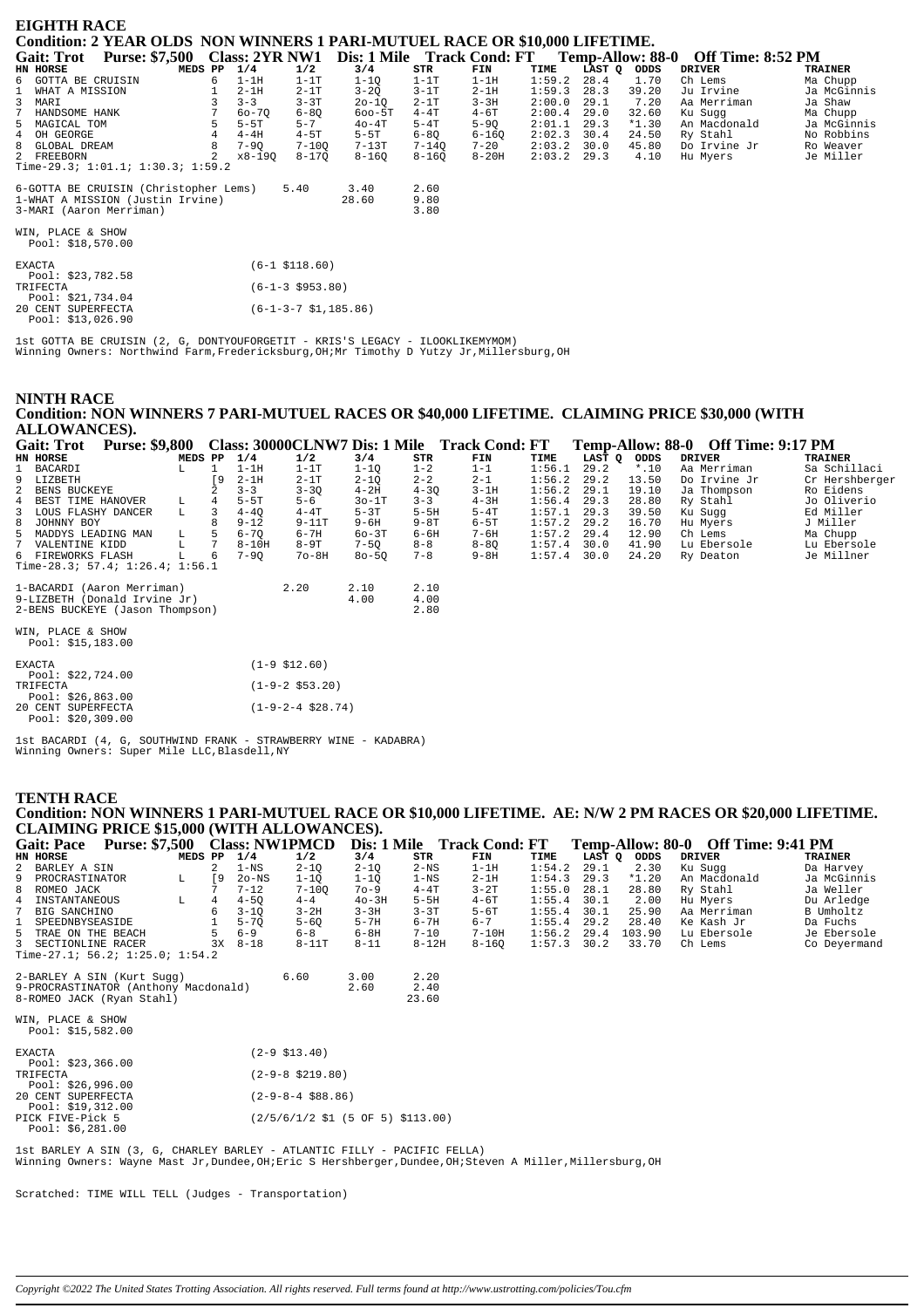|                   | <b>ELEVENTH RACE</b>                                                                |         |    |            |           |           |               |                                           |               |        |         |                                                                                                       |             |
|-------------------|-------------------------------------------------------------------------------------|---------|----|------------|-----------|-----------|---------------|-------------------------------------------|---------------|--------|---------|-------------------------------------------------------------------------------------------------------|-------------|
|                   |                                                                                     |         |    |            |           |           |               |                                           |               |        |         | Condition: GUARANTED \$10,000 PICK 4 STARTS HERE NON WINNERS 4 PARI-MUTUEL RACES OR \$30,000 LIFETIME |             |
|                   | AE: N/W 7 PM RACES OR \$40,000 LIFETIME. CLAIMING PRICE \$30,000 (WITH ALLOWANCES). |         |    |            |           |           |               |                                           |               |        |         |                                                                                                       |             |
| <b>Gait: Trot</b> | <b>Purse: \$9,800</b>                                                               |         |    |            |           |           |               | Class: NW4PMCD Dis: 1 Mile Track Cond: FT |               |        |         | Temp-Allow: 80-0 Off Time: 10:10 PM                                                                   |             |
| HN HORSE          |                                                                                     | MEDS PP |    | 1/4        | 1/2       | 3/4       | STR           | FIN                                       | TIME          | LAST O | ODDS    | <b>DRIVER</b>                                                                                         | TRAINER     |
| 3 PETE'S PASSION  |                                                                                     | L       |    | $3 - 4$    | $3-2H$    | $2o-T$    | $1 - NS$      | $1-T$                                     | 1:55.3        | 28.4   | $*2.00$ | Hu Myers                                                                                              | Mi Myers    |
|                   | 1 MINOTTO HANOVER                                                                   |         |    | $20 - 1$   | $1 - 10$  | $1-T$     | $2-\text{NS}$ | $2-T$                                     | 1:55.4        | 29.1   | 2.70    | Ch Lems                                                                                               | Ma Chupp    |
| 5 TT'S CHIPSTER   |                                                                                     | T.      | .5 | $4 - 5H$   | $40-3T$   | $40 - 2$  | $3 - 10$      | $3-T$                                     | $1:55.4$ 28.4 |        | 47.70   | Ja Thompson                                                                                           | Da Evans Jr |
|                   | 9 SUMBODYGETDISFOOL                                                                 |         | ۰9 | $5 - 70$   | $6 - 6$   | $5-2H$    | $5 - 30$      | $4 - 2$                                   | 1:56.0        | 29.0   | 11.90   | Ry Stahl                                                                                              | Et Sisco    |
| 4 WISHFUL MAR     |                                                                                     |         |    | $1 - 1$    | $2 - 10$  | $3 - 10$  | $4 - 10$      | $5-2H$                                    | 1:56.0        | 29.1   | 3.40    | Lu Ebersole                                                                                           | Je Millner  |
| 8 ELEGANT GIGI    |                                                                                     | T.      |    | $7 - 10H$  | $70 - 7$  | $8-4T$    | $8 - 5$       | $6 - 3T$                                  | $1:56.2$ 28.4 |        | 24.90   | Do Irvine Jr                                                                                          | Ro Weaver   |
| 6 GENERAL TSO     |                                                                                     |         | 6  | 6-8T       | $50 - 50$ | $60 - 30$ | x6-4T         | $7 - 5$                                   | $1:56.3$ 29.2 |        | 3.90    | Aa Merriman                                                                                           | Ro Coblentz |
| 2 AL'S SPIRIT     |                                                                                     |         |    | $X2X$ 8-12 | $8-7T$    | $7 - 3T$  | $7 - 4T$      | $8-5T$                                    | 1:56.4        | 29.2   | 16.00   | Ku Sugg                                                                                               | Ed Miller   |
|                   | Time-28.1; 57.4; $1:26.3$ ; $1:55.3$                                                |         |    |            |           |           |               |                                           |               |        |         |                                                                                                       |             |

3-PETE'S PASSION (Hunter Myers)<br>1-MINOTTO HANOVER (Christopher Lems)<br>5-TT'S CHIPSTER (Jason Thompson)  $\begin{array}{c} 4.20 \\ 3.40 \\ 8.40 \end{array}$  $6.00$  $3.20$ <br> $3.20$ 

WIN, PLACE & SHOW<br>Pool: \$14,104.00

| <b>EXACTA</b><br>Pool: \$14,984.00                           | $(3-1$ \$19.00)                                                             |  |  |  |  |  |  |  |
|--------------------------------------------------------------|-----------------------------------------------------------------------------|--|--|--|--|--|--|--|
| TRIFECTA                                                     | $(3-1-5 \text{ } $371.20)$                                                  |  |  |  |  |  |  |  |
| Pool: $$21,409.00$<br>PICK THREE-Pick 3<br>Pool: $$6,780.00$ | $(1/2/3.7 \text{ } SL \text{ } (3 \text{ } OF \text{ } 3) \text{ } S25.20)$ |  |  |  |  |  |  |  |

1st PETE'S PASSION (4, G, UNCLE PETER - STONEBRIDGE MARITA - ANGUS HALL) Winning Owners: Mark Myers, Xenia, OH

Scratched: ZIN (Veterinarian - Sick)

**TWELFTH RACE** Condition: FILLIES & MARES NON WINNERS 1 PARI-MUTUEL RACE OR \$10,000 LIFETIME. AE: N/W 2 PM RACES OR \$20,000 LIFETIME. CLAIMING PRICE \$15,000 (WITH ALLOWANCES).<br>\$20,000 LIFETIME. CLAIMING PRICE \$15,000 (WITH ALLOWANCES).<br>Gait: Trot Purse: \$7,500 Class: FMNW1PMCD Dis: 1 Mile Track Cond: FT Temp-Allow: 80-0 Off Time: 10:30

| Gall, TTOL THESE, \$1,000 CRESS, FILITY IT INCLE DIS, I MIRE |                                        |         |    |          |                 |            |           | <b>TIALA CONU, L'I</b> |        | <b>TUMP-ANOW.</b> OU'D UIL THING. TO.OU I IVI |         |               |                |  |
|--------------------------------------------------------------|----------------------------------------|---------|----|----------|-----------------|------------|-----------|------------------------|--------|-----------------------------------------------|---------|---------------|----------------|--|
|                                                              | HN HORSE                               | MEDS PP |    | 1/4      | 1/2             | 3/4        | STR       | FIN                    | TIME   | LAST Q                                        | ODDS    | <b>DRIVER</b> | <b>TRAINER</b> |  |
|                                                              | 3 TOSCLORIA                            | L       | 3  | $2-1T$   | $2 - 2$         | $2 - 3$    | $2 - 20$  | $1-H$                  | 1:58.3 | 30.0                                          | 11.10   | Ku Sugg       | Da Miller      |  |
|                                                              | 4 IFWISHESWEREKISSES                   |         | 4  | $1-1T$   | $1 - 2$         | $1 - 3$    | $1 - 20$  | $2-H$                  | 1:58.3 | 30.3                                          | $*1.80$ | Aa Merriman   | Ja Criss Jr    |  |
|                                                              | 9 MERIT                                |         | ſ9 | 7-9H     | $40 - 50$       | $30-3T$    | $3-2T$    | $3-T$                  | 1:58.4 | 30.0                                          | 6.20    | Hu Myers      | Is Shrake      |  |
|                                                              | 2 MYDADDYHASABEARD                     |         |    | $5 - 6H$ | $5 - 60$        | 6-6        | $6 - 50$  | $4-1T$                 | 1:59.0 | 29.4                                          | 2.20    | An Macdonald  | Th Hall        |  |
|                                                              | 8 WHAT A PICTURE                       | L       | 7  | $8-10T$  | $60 - 7$        | $50 - 5H$  | $5 - 40$  | $5-1T$                 | 1:59.0 | 30.0                                          | 25.80   | Ch Lems       | Ma Chupp       |  |
|                                                              | 5 CREA STAR                            |         | 5  | $3 - 30$ | $3 - 40$        | $4-4T$     | $4 - 3T$  | $6-1T$                 | 1:59.0 | 30.0                                          | 4.00    | Ry Stahl      | No Robbins     |  |
|                                                              | 1 OH SO DREAMY                         |         |    | $6 - 80$ | $7 - 9$         | $7 - 12$   | $7 - 110$ | $7 - 120$              | 2:01.0 | 30.3                                          | 58.00   | Ji Smith      | Ji Smith       |  |
|                                                              | 6 SWEET MAGNOLIA                       |         | 6  | $4-4H$   | $x80-10$        | $80 - 130$ | $8-13T$   | $8 - 16H$              | 2:01.4 | 31.1                                          | 9.60    | Lu Ebersole   | De Hotton      |  |
|                                                              | Time-29.0; 59.0; 1:28.0; 1:58.3        |         |    |          |                 |            |           |                        |        |                                               |         |               |                |  |
|                                                              | 3-TOSCLORIA (Kurt Sugg)                |         |    |          | 24.20           | 6.20       | 3.40      |                        |        |                                               |         |               |                |  |
|                                                              | 4-IFWISHESWEREKISSES (Aaron Merriman)  |         |    |          |                 | 3.40       | 2.40      |                        |        |                                               |         |               |                |  |
|                                                              | 9-MERIT (Hunter Myers)                 |         |    |          |                 |            | 4.00      |                        |        |                                               |         |               |                |  |
|                                                              | WIN, PLACE & SHOW<br>Pool: \$21,011.00 |         |    |          |                 |            |           |                        |        |                                               |         |               |                |  |
|                                                              | <b>EXACTA</b>                          |         |    |          | ٬ 3-4 \$ 66 60) |            |           |                        |        |                                               |         |               |                |  |

| EXACTA   |                    | $(3 - 4 S66.60)$            |  |
|----------|--------------------|-----------------------------|--|
|          | Pool: \$18,834.00  |                             |  |
| TRIFECTA |                    | $(3-4-9 \; $414.20)$        |  |
|          | Pool: \$20.862.00  |                             |  |
|          | 20 CENT SUPERFECTA | $(3-4-9-2 \text{ }5153.32)$ |  |
|          | Pool: $$16.846.00$ |                             |  |

1st TOSCLORIA (3, F, SOUTHWIND TOSCANO - SWEET TYRA - ROYAL STRENGTH)<br>Winning Owners: Riceland Acres LLC, Orrville, OH

Scratched: SHOOT FOR THE SKYE (Veterinarian - Sick)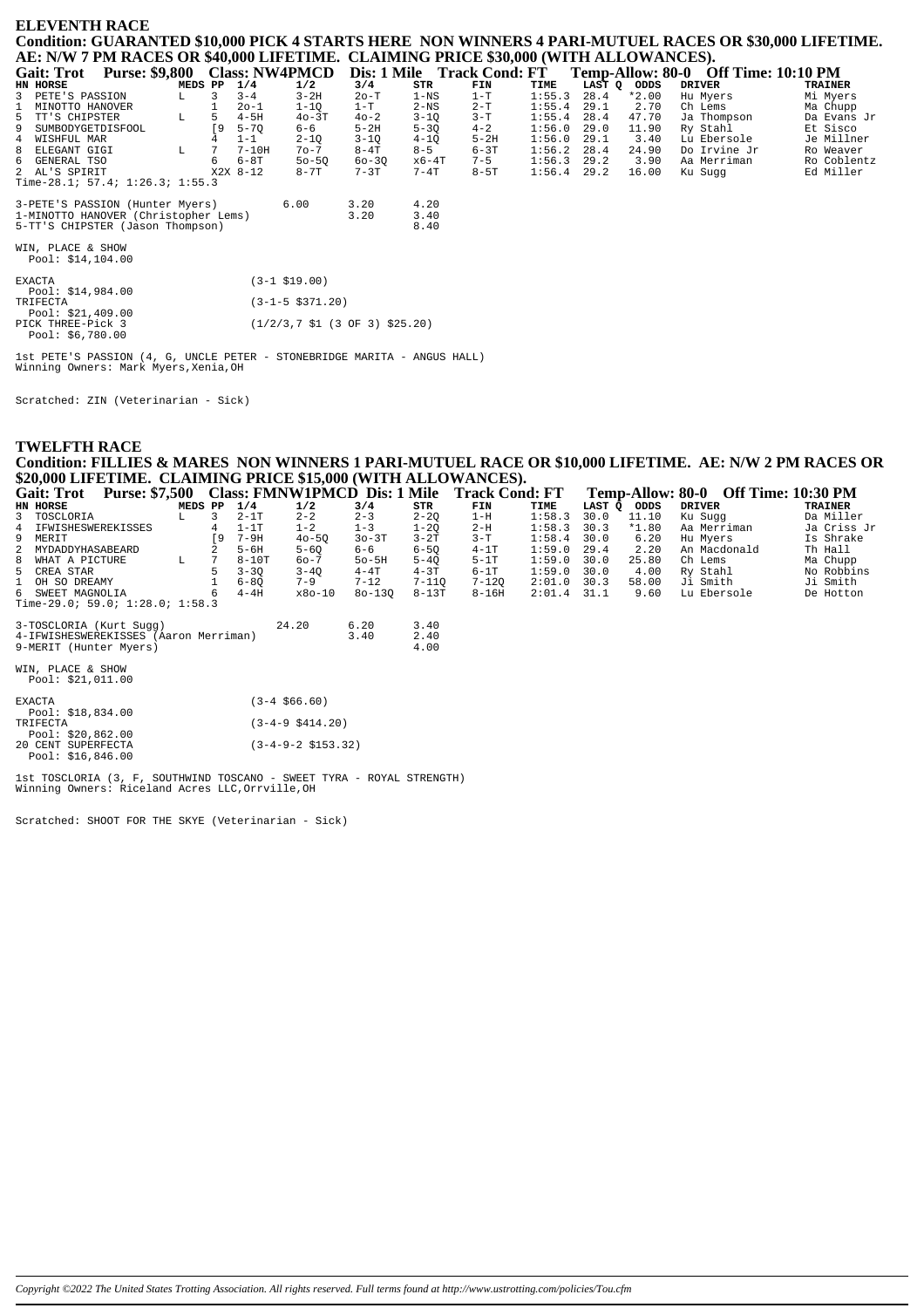#### THIRTEENTH RACE Condition: \$10,000 GUARANTEED POOL NON WINNERS \$3500 IN LAST 4 STARTS. AE: CLAIMING \$10,000 (WITH **ALLOWANCES**)

| <b>Gait: Pace</b>                                                                                        | <b>Purse: \$7,000</b> |         |           |           |                   | Class: NW3500L4 Dis: 1 Mile Track Cond: FT |                      |           |        |      |             | Temp-Allow: 80-0 Off Time: 10:53 PM |                |
|----------------------------------------------------------------------------------------------------------|-----------------------|---------|-----------|-----------|-------------------|--------------------------------------------|----------------------|-----------|--------|------|-------------|-------------------------------------|----------------|
| <b>HN HORSE</b>                                                                                          |                       | MEDS PP |           | 1/4       | 1/2               | 3/4                                        | STR                  | FIN       | TIME   |      | LAST Q ODDS | <b>DRIVER</b>                       | <b>TRAINER</b> |
| STONECOLD BLUECHIP                                                                                       |                       |         |           | $30 - 10$ | $1 - 10$          | $1-1H$                                     | $1-1H$               | $1-H$     | 1:52.1 | 29.1 | $*1.80$     | Ry Stahl                            | He Beachy      |
| ZINNY MACH N<br>5                                                                                        |                       | L       | 5         | $1 - 10$  | $2 - 1Q$          | $2-1H$                                     | $2-1H$               | $2-H$     | 1:52.1 | 29.0 | 3.00        | Ch Lems                             | Jo Miller      |
| 8<br>J M JET SET                                                                                         |                       | L       |           | $2 - 10$  | $3 - 2H$          | $30-2T$                                    | $3 - 3H$             | $3 - 3H$  | 1:52.4 | 29.1 | 2.30        | Aa Merriman                         | Co Kreiser     |
| DAENERYS DREAM<br>2                                                                                      |                       | г       |           | $4 - 40$  | $5 - 4$           | $4-6T$                                     | $4 - 7H$             | $4 - 7H$  | 1:53.3 | 29.1 | 53.20       | An Lake                             | De Santantonio |
| 4 NORTHERN SPY                                                                                           |                       | L       |           | $6 - 7T$  | $60 - 5Q$         | $500 - 7H$                                 | $5 - 9$              | $5 - 7T$  | 1:53.4 | 29.2 | 5.70        | Hu Myers                            | Mi Myers       |
| 9 VILLE VALO                                                                                             |                       | г       | <b>19</b> | $7 - 100$ | $7 - 70$          | $7 - 9$                                    | $6-9H$               | $6-8H$    | 1:53.4 | 29.0 | 61.10       | Ja Baird                            | To Vosick      |
| б.<br>RANGER ALERT                                                                                       |                       | L       | 6         | $8-11T$   | $80 - 8$          | $800 - 9$                                  | $7 - 11$             | $7-9T$    | 1:54.1 | 29.2 | 38.00       | Lu Ebersole                         | Je Ebersole    |
| 7 DRAGON RULER                                                                                           |                       | L       |           | $9 - 130$ | $9-9H$            | $9-10H$                                    | $8 - 11$             | $8 - 11Q$ | 1:54.2 | 29.2 | 68.40       | Ty Angus                            | C Loney        |
| 3 ANGELO J FRA                                                                                           |                       |         |           | $5 - 6Q$  | $40 - 4$          | $60 - 80$                                  | $9 - 13$             | $9 - 14$  | 1:55.0 | 30.2 | 9.40        | Ke Kash Jr                          | Ke Kash Jr     |
| Time-26.3; 54.3; 1:23.0; 1:52.1                                                                          |                       |         |           |           |                   |                                            |                      |           |        |      |             |                                     |                |
| 1-STONECOLD BLUECHIP (Ryan Stahl)<br>5-ZINNY MACH N (Christopher Lems)<br>8-J M JET SET (Aaron Merriman) |                       |         |           |           | 5.60              | 3.40<br>3.80                               | 2.40<br>2.60<br>2.60 |           |        |      |             |                                     |                |
| WIN, PLACE & SHOW<br>Pool: $$25,776.00$                                                                  |                       |         |           |           |                   |                                            |                      |           |        |      |             |                                     |                |
| EXACTA<br>Pool: $$29,576.00$                                                                             |                       |         |           |           | $(1-5 \; $21.20)$ |                                            |                      |           |        |      |             |                                     |                |
| TRIFECTA<br>Pool: $$34,282.00$                                                                           |                       |         |           |           | $(1-5-8$ \$58.60) |                                            |                      |           |        |      |             |                                     |                |
| 50 CENT PICK 6<br>Pool: $$1,043.00$                                                                      |                       |         |           |           |                   | $(6/1/2/3, 7/3/1$ (6 OF 6) \$897.00)       |                      |           |        |      |             |                                     |                |
| $20.00000$ $0.11000$ $0.11701$ $0.1100$ $0.1140$ $0.1100$ $0.1100$ $0.1100$ $0.1100$                     |                       |         |           |           |                   |                                            |                      |           |        |      |             |                                     |                |

20 CENT SUPER - HIGH FIVE-Other Exotic(1-5-8-2-4 \$147.64) Pool: \$26,234.00

lst STONECOLD BLUECHIP (4, G, ALWAYS B MIKI - RAMALAMA - BETTOR'S DELIGHT)<br>Winning Owners: Henry E Beachy,Loudonville,OH

## **FOURTEENTH RACE** Condition: NON WINNERS 1 PARI-MUTUEL RACE OR \$10,000 LIFETIME. AE: N/W 2 PM RACES OR \$20,000 LIFETIME. CLAIMING PRICE \$15,000 (WITH ALLOWANCES).

|   | <b>Gait: Trot</b>                      | <b>Purse: \$7,500</b>                |         |    | <b>Class: NW1PMCD</b> |                  | Dis: 1 Mile |           | <b>Track Cond: FT</b> |        |        |         | Temp-Allow: 77-0 Off Time: 11:14 PM |                |
|---|----------------------------------------|--------------------------------------|---------|----|-----------------------|------------------|-------------|-----------|-----------------------|--------|--------|---------|-------------------------------------|----------------|
|   | HN HORSE                               |                                      | MEDS PP |    | 1/4                   | 1/2              | 3/4         | STR       | FIN                   | TIME   | LAST Q | ODDS    | <b>DRIVER</b>                       | <b>TRAINER</b> |
|   | TURBO CAVIAR                           |                                      |         |    | $3 - 3$               | $3 - 3$          | $3-2T$      | $2-1H$    | $1-NK$                | 1:59.3 | 29.0   | 18.40   | Lu Ebersole                         | Je Ebersole    |
|   | TRACK THE ACTION                       |                                      |         |    | $1-1T$                | $1-1T$           | $1-1T$      | 1-1H      | $2-NK$                | 1:59.3 | 29.3   | 13.50   | Wy Irvine                           | Da Evans Jr    |
|   | 5 WATCH MY BRASS                       |                                      |         | 5  | $2-1T$                | $2-1T$           | $2-1T$      | $3 - 3H$  | $x3x-3T$              | 2:00.2 | 30.0   | 42.60   | Cr Hershberger                      | Cr Hershberger |
| 6 | BURNING HILL                           |                                      |         | 6  | $7 - 10$              | $5-6T$           | $50-4H$     | $4 - 5$   | $4 - 4T$              | 2:00.3 | 29.4   | 26.60   | Aa Merriman                         | Da Miller      |
| 4 | STRATEGIC COMMAND                      |                                      |         |    | $6 - 80$              | $4-5H$           | $40 - 4$    | $5 - 50$  | $5 - 70$              | 2:01.0 | 30.1   | 47.80   | Ku Sugg                             | Ed Miller      |
|   | 8 PADLOCK                              |                                      |         |    | $8 - 13H$             | $7 - 11$         | $6 - 7H$    | $6 - 80$  | $6 - 7H$              | 2:01.0 | 29.3   | 75.40   | Ry Stahl                            | Jo Wengerd     |
|   | 9 PC'S CRUISER                         |                                      | L       | ſ9 | $5 - 6H$              | $x8 - 18$        | $x7-12H$    | $7 - 110$ | $7 - 10$              | 2:01.3 | 29.1   | 17.70   | Ty Angus                            | Du Arledge     |
|   | 3 SOGNO ROCKS                          |                                      |         |    | $x9x-22H$             | x9x-35           | 8-DIS       | $8-DIS$   | $8-38T$               | 2:07.2 | 00.0   | $*$ .30 | Ch Lems                             | Ma Chupp       |
|   | 2 U GOTTA BE LEAF                      |                                      |         |    | $4 - 5$               | xip6x-9H 9-DIS   |             | $9-DIS$   | $9-DIS$               | 0:00.0 | 00.0   | 4.50    | Hu Myers                            | Mi Myers       |
|   |                                        | Time-29.1; 59.4; 1:30.0; 1:59.3      |         |    |                       |                  |             |           |                       |        |        |         |                                     |                |
|   |                                        | 7-TURBO CAVIAR (Luke Ebersole)       |         |    |                       | 38.80            | 10.80       | 6.80      |                       |        |        |         |                                     |                |
|   |                                        | 1-TRACK THE ACTION (Wyatt Irvine)    |         |    |                       |                  | 8.20        | 5.00      |                       |        |        |         |                                     |                |
|   |                                        | 5-WATCH MY BRASS (Crist Hershberger) |         |    |                       |                  |             | 23.40     |                       |        |        |         |                                     |                |
|   | WIN, PLACE & SHOW<br>Pool: \$14,984.00 |                                      |         |    |                       |                  |             |           |                       |        |        |         |                                     |                |
|   | <b>EXACTA</b>                          |                                      |         |    |                       | $(7-1$ \$137.60) |             |           |                       |        |        |         |                                     |                |

| Pool: \$18,725.00  |                                                                            |
|--------------------|----------------------------------------------------------------------------|
| <b>TRIFECTA</b>    | $(7-1-5 \text{ } $2,734.60)$                                               |
| Pool: \$26,037.00  |                                                                            |
| 20 CENT SUPERFECTA | $(7-1-5-6 \ $1,860.60)$                                                    |
| Pool: \$16,845.00  |                                                                            |
| PICK THREE-Pick 3  | $(3/1/7 \text{ } $1 \text{ } (3 \text{ } 0F \text{ } 3) \text{ } $478.30)$ |
| Pool: $$6,144.00$  |                                                                            |
| PICK FOUR-Pick 4   | $(3,7/3/1/7 \text{ }1(4 \text{ }0F \text{ }4) \text{ }53,602.00)$          |
| Pool: \$19,988.00  |                                                                            |
|                    |                                                                            |

1st TURBO CAVIAR (5, G, TRIUMPHANT CAVIAR - Y F CRASHER - SHILLING)<br>Winning Owners: Laurie F Farness - Smith, Thornville, OH